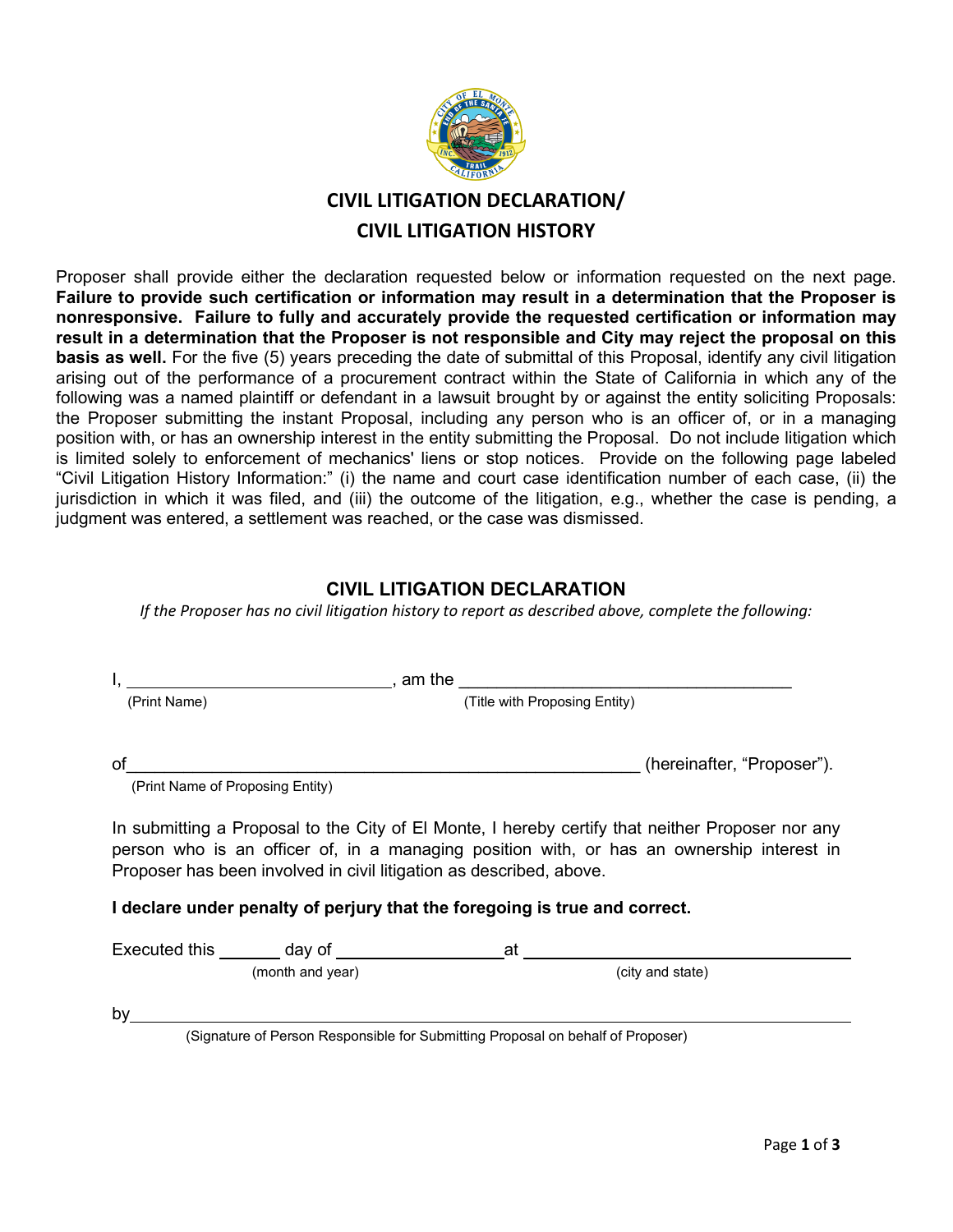### **CIVIL LITIGATION HISTORY INFORMATION**

| (1) | Name of Case: <u>with a set of the set of the set of the set of the set of the set of the set of the set of the set of the set of the set of the set of the set of the set of the set of the set of the set of the set of the se</u> |  |
|-----|--------------------------------------------------------------------------------------------------------------------------------------------------------------------------------------------------------------------------------------|--|
|     |                                                                                                                                                                                                                                      |  |
|     |                                                                                                                                                                                                                                      |  |
|     |                                                                                                                                                                                                                                      |  |
|     |                                                                                                                                                                                                                                      |  |
|     |                                                                                                                                                                                                                                      |  |
|     |                                                                                                                                                                                                                                      |  |
|     |                                                                                                                                                                                                                                      |  |
| (2) |                                                                                                                                                                                                                                      |  |
|     |                                                                                                                                                                                                                                      |  |
|     |                                                                                                                                                                                                                                      |  |
|     |                                                                                                                                                                                                                                      |  |
|     |                                                                                                                                                                                                                                      |  |
| (3) |                                                                                                                                                                                                                                      |  |
|     |                                                                                                                                                                                                                                      |  |
|     |                                                                                                                                                                                                                                      |  |
|     |                                                                                                                                                                                                                                      |  |
|     |                                                                                                                                                                                                                                      |  |
|     | ,我们也不会有什么。""我们的人,我们也不会有什么?""我们的人,我们也不会有什么?""我们的人,我们也不会有什么?""我们的人,我们也不会有什么?""我们的人                                                                                                                                                     |  |
|     |                                                                                                                                                                                                                                      |  |
|     |                                                                                                                                                                                                                                      |  |
|     |                                                                                                                                                                                                                                      |  |
|     |                                                                                                                                                                                                                                      |  |
|     |                                                                                                                                                                                                                                      |  |
| (1) | Name of Case: Name of Case: Name of Case: Name of Case: Name of Case: Name of Case: Name of Case: Name of Case                                                                                                                       |  |
|     |                                                                                                                                                                                                                                      |  |
|     |                                                                                                                                                                                                                                      |  |
|     |                                                                                                                                                                                                                                      |  |
|     |                                                                                                                                                                                                                                      |  |
|     |                                                                                                                                                                                                                                      |  |
|     |                                                                                                                                                                                                                                      |  |
|     |                                                                                                                                                                                                                                      |  |
| (2) |                                                                                                                                                                                                                                      |  |
|     |                                                                                                                                                                                                                                      |  |
|     |                                                                                                                                                                                                                                      |  |